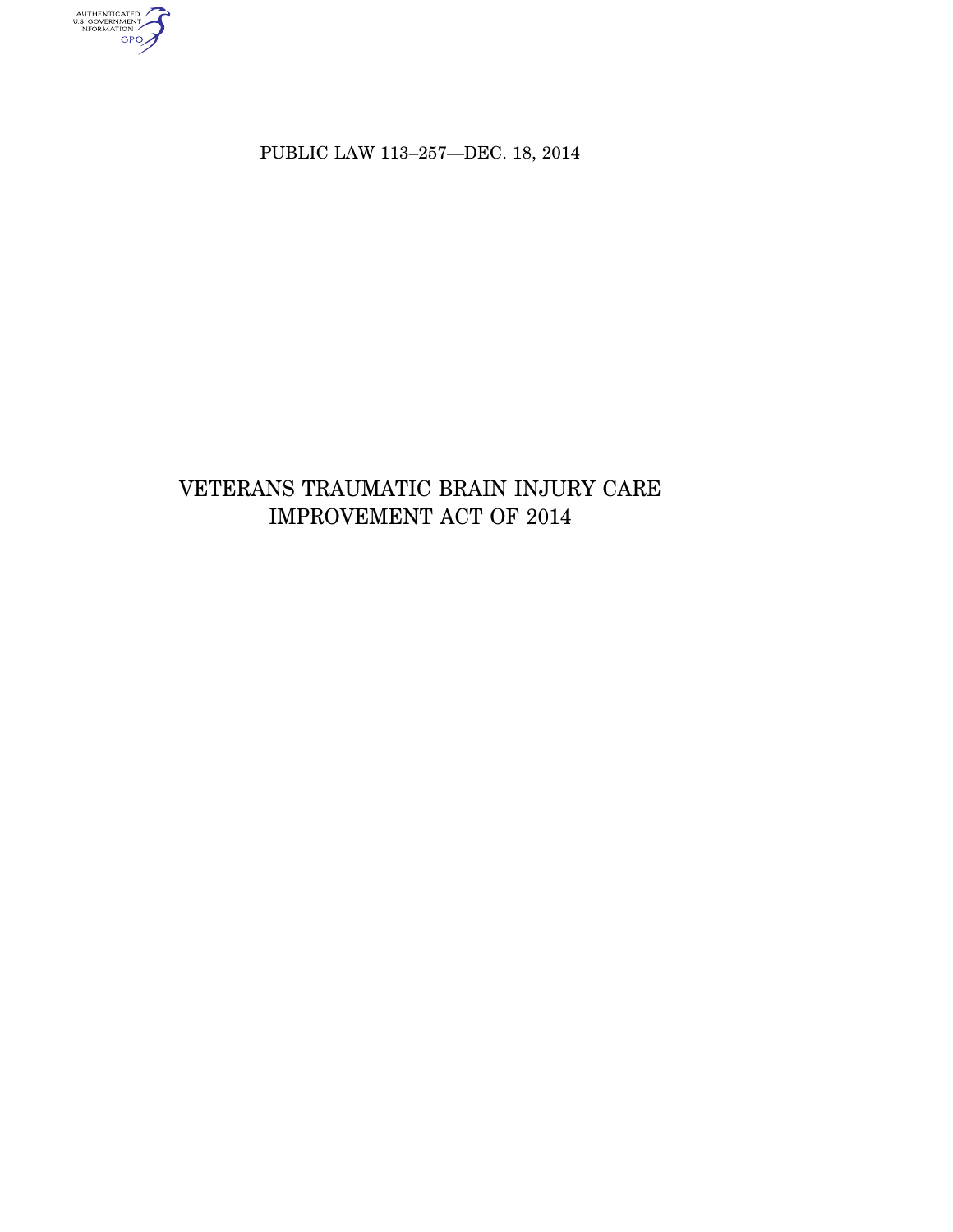## Public Law 113–257 113th Congress

## An Act

Dec. 18, 2014 [H.R. 4276]

To extend and modify a pilot program on assisted living services for veterans with traumatic brain injury.

*Be it enacted by the Senate and House of Representatives of the United States of America in Congress assembled,* 

38 USC 101 note. Veterans Traumatic Brain Injury Care Improvement Act of 2014.

### **SECTION 1. SHORT TITLE.**

This Act may be cited as the "Veterans Traumatic Brain Injury Care Improvement Act of 2014''.

### **SEC. 2. EXTENSION AND MODIFICATION OF PILOT PROGRAM ON ASSISTED LIVING SERVICES FOR VETERANS WITH TRAU-MATIC BRAIN INJURY.**

(a) MODIFICATION OF REPORT REQUIREMENTS.—Subsection (e) of section 1705 of the National Defense Authorization Act for Fiscal Year 2008 (Public Law 110–181; 38 U.S.C. 1710C note) is amended to read as follows:

''(e) REPORTS.—

''(1) QUARTERLY REPORTS.—

''(A) IN GENERAL.—For each calendar quarter occurring during the period beginning January 1, 2015, and ending September 30, 2017, the Secretary shall submit to the Committees on Veterans' Affairs of the Senate and the House of Representatives a report on the pilot program.

''(B) ELEMENTS.—Each report submitted under subparagraph (A) shall include each of the following for the quarter preceding the quarter during which the report is submitted the following:

''(i) The number of individuals that participated in the pilot program.

" $(i)$  The number of individuals that successfully completed the pilot program.

''(iii) The degree to which pilot program participants and family members of pilot program participants were satisfied with the pilot program.

"(iv) The interim findings and conclusions of the Secretary with respect to the success of the pilot program and recommendations for improvement.

 $"$ (2) FINAL REPORT.

''(A) IN GENERAL.—Not later than 60 days after the completion of the pilot program, the Secretary shall submit to the Committees on Veterans' Affairs of the Senate and the House of Representatives a final report on the pilot program.

Time period.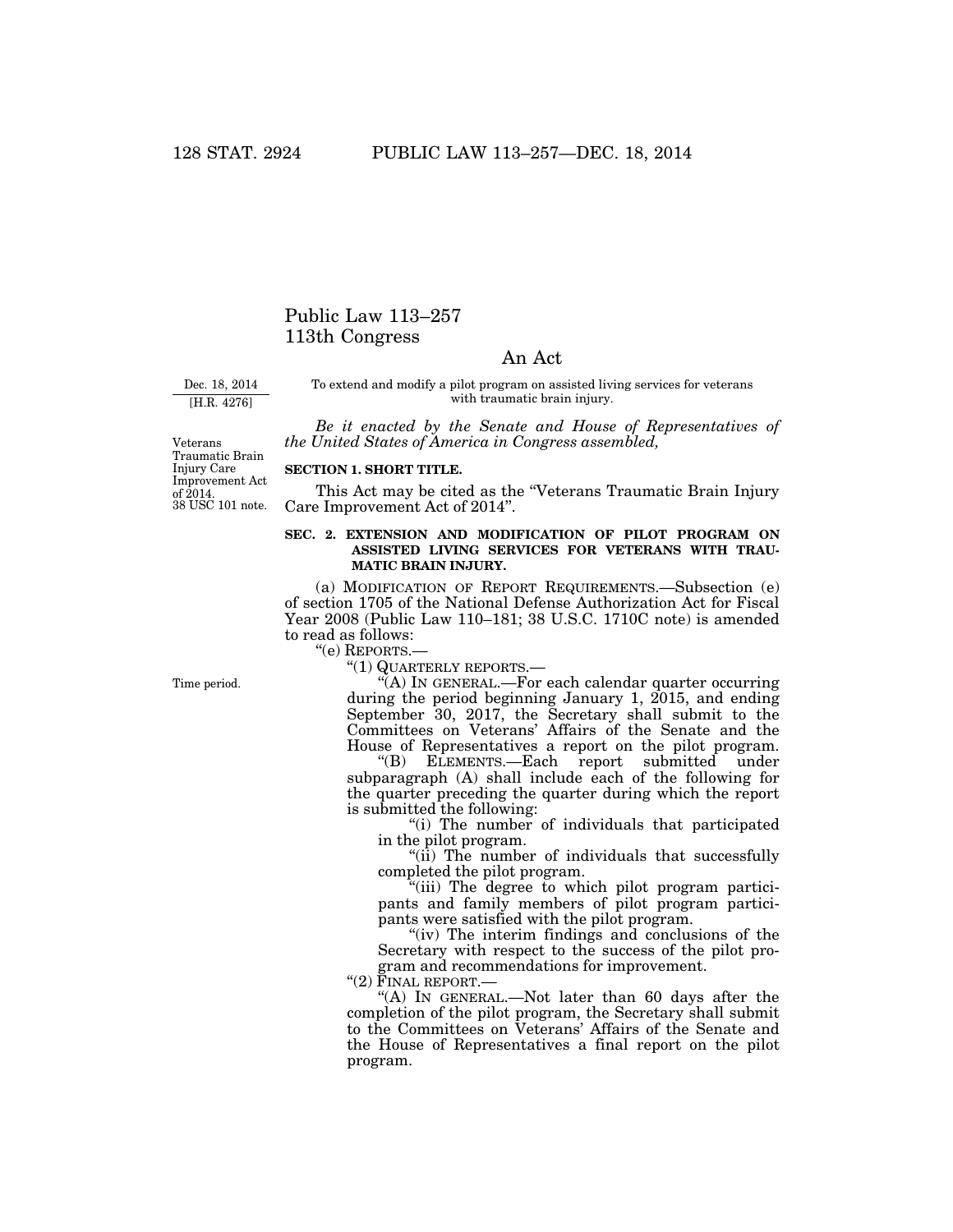''(B) ELEMENTS.—The final report required by subparagraph (A) shall include the following:

 $(i)$  A description of the pilot program.

"(ii) The Secretary's assessment of the utility of the activities carried out under the pilot program in enhancing the rehabilitation, quality of life, and community reintegration of veterans with traumatic brain injury.

''(iii) An evaluation of the pilot program in light of independent living programs carried out by the Secretary under title 38, United States Code, including—

''(I) whether the pilot program duplicates services provided under such independent living programs;

''(II) the ways in which the pilot program provides different services that the services provided under such independent living program;

''(III) how the pilot program could be better defined or shaped; and

''(IV) whether the pilot program should be incorporated into such independent living programs.

 $\tilde{f}(iv)$  Such recommendations as the Secretary considers appropriate regarding improving the pilot program.''.

(b) DEFINITION OF COMMUNITY-BASED BRAIN INJURY RESIDEN-TIAL REHABILITATIVE CARE SERVICES.—Such section is further amended—

(1) in the section heading, by striking ''**ASSISTED LIVING**'' and inserting ''**COMMUNITY-BASED BRAIN INJURY RESIDENTIAL REHABILITATIVE CARE**'';

(2) in subsection (c), in the subsection heading, by striking "ASSISTED LIVING" and inserting "COMMUNITY-BASED BRAIN INJURY RESIDENTIAL REHABILITATIVE CARE'';

(3) by striking ''assisted living'' each place it appears, and inserting "community-based brain injury rehabilitative care"; and

(4) in subsection  $(f)(1)$ , by striking "and personal care" and inserting "rehabilitation, and personal care"

(c) EFFECTIVE DATE.—The amendments made by this section shall take effect on the date of the enactment of this Act.

38 USC 1710C note.

(d) PROHIBITION ON NEW APPROPRIATIONS.—No additional funds are authorized to be appropriated to carry out this Act and the amendments made by this Act, and this Act and such amendments